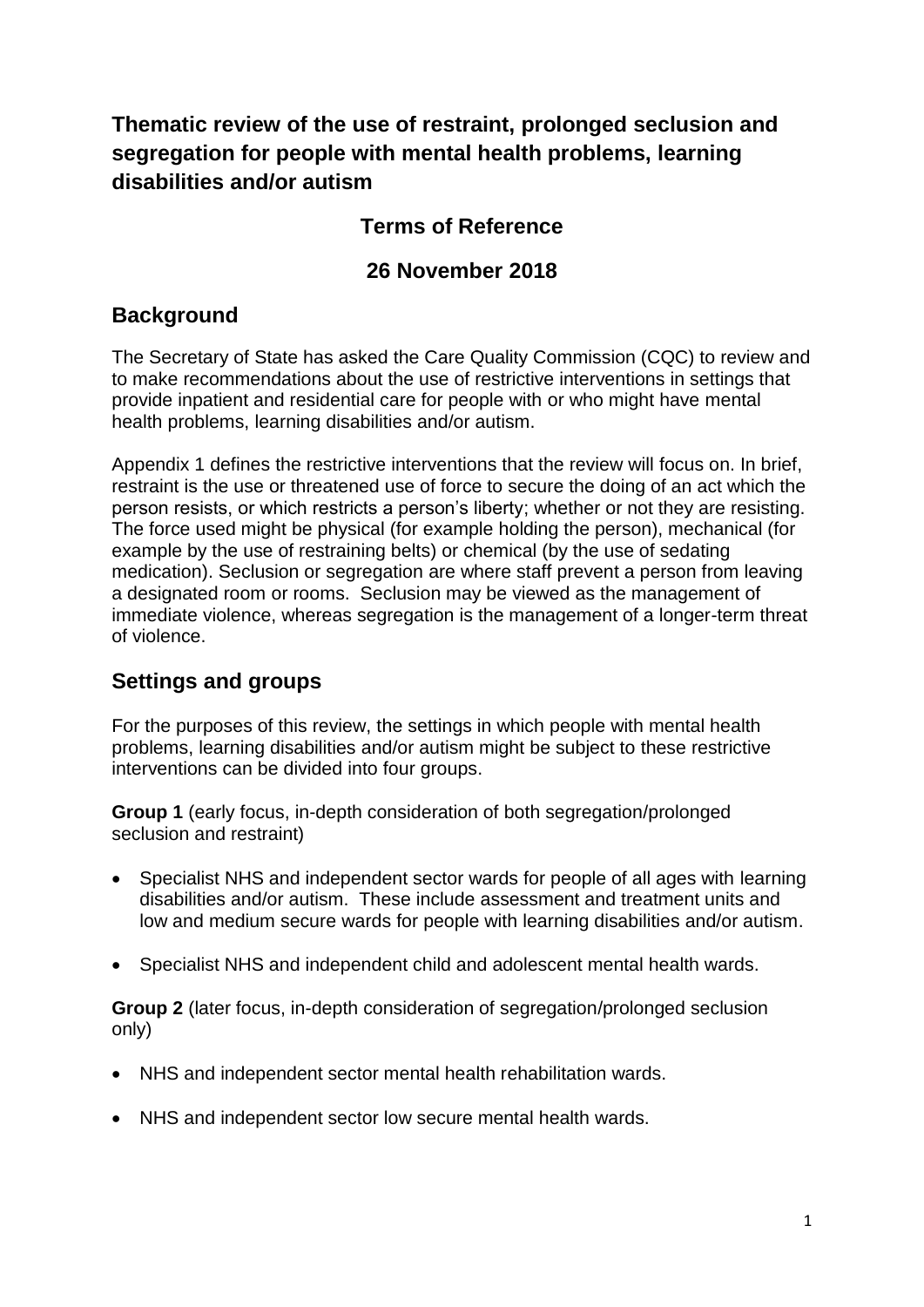**Group 3** (later focus, exploratory work to identify and describe whether and how restrictive interventions are used in these settings)

- Residential care homes designated for the care of people with learning disabilities and/or autism.
- Children's residential services that are jointly registered with CQC and Ofsted. These services provide care for young people with very complex needs – such as severe learning disabilities and physical health needs. This aspect of the review will be undertaken in close collaboration with Ofsted.
- The 14 secure children's homes in England (these are children's homes which provide a locked environment and restrict a child or young person's liberty). These homes are registered with Ofsted and are not also registered with CQC. Therefore, this aspect of the work will be undertaken in close collaboration with Ofsted.

**Group 4** (currently out of scope – though CQC/DHSC may extend the scope to explore one or more of these settings if CQC finds evidence of misuse of these restrictive interventions and CQC has the authority to visit/inspect that setting).

- Medium secure or high secure mental health wards (there are significant safeguards in place already for people in these settings) – secure units that admit children and young people or that are specifically designated for the care of people with learning disabilities would be considered in group 1.
- Mental health admission wards for working age adults or for older people with mental health problems (CQC's inspection teams rarely encounter problems with segregation/prolonged seclusion in these settings).
- Residential care homes designated for any other groups of clients (for example, care homes for older people).
- Any other non-health or non-social care setting (although CQC has some involvement in the inspection of, for example, immigration detention centres, it is not the principal regulator/inspectorate for these settings).

### **Methods**

The work will be undertaken in two stages.

**Stage 1** will focus on the settings of greatest concern (group 1 above) and consider all forms of restrictive intervention.

**Stage 2** will focus on the use of restrictive interventions in a wider group of settings (groups 2 and 3 above).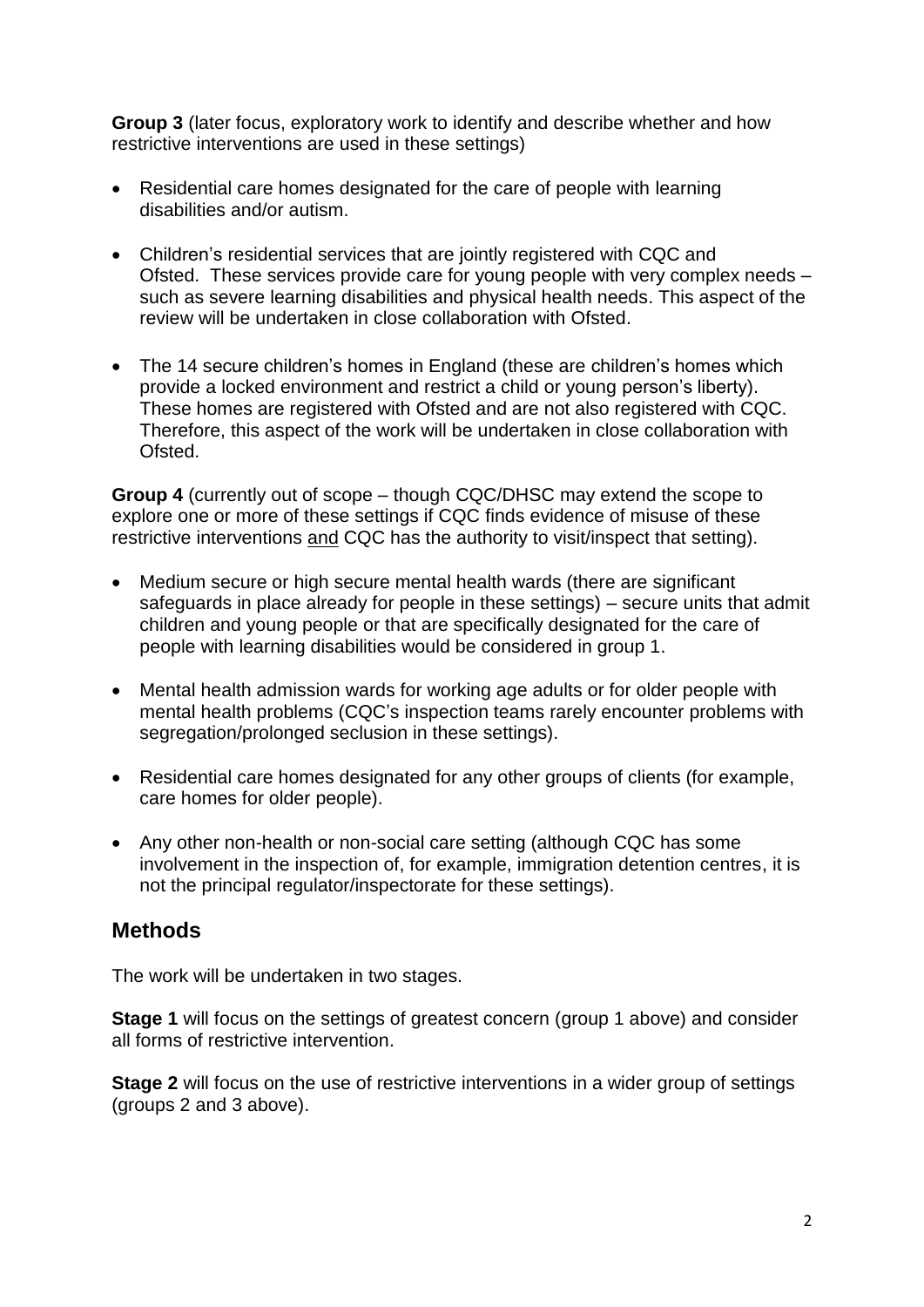CQC will use the following methods:

- **Review of literature and guidance** to determine what is already known and to ensure that CQC's assessment of the use of restrictive interventions is underpinned by a full knowledge of best practice in the care of people with challenging behaviour. CQC will supplement the literature review with a call for evidence and invitation for submissions from interested parties, providers, academics and groups that speak on behalf of people using these services. CQC will also seek submissions from those with lived experience (see below).
- **Collation and further analysis of the various sources of data and other information about the use of restrictive interventions in settings of interest.**
- **Bespoke information requests of providers** to identify settings in which segregation or prolonged seclusion are being used and to determine how many people are subject to these practices.
- **Visits to providers to assess actual practice against what is known to be best practice.** CQC will visit every location in group 1 where it identifies that a person is subject to segregation/prolonged seclusion. In addition, CQC will visit a purposive sample of other group 1 services to examine the more commonly used forms of restrictive interventions (such as physical and chemical restraint). It will visit a purposive sample of group 2 services where it identifies that a person is subject to segregation/ prolonged seclusion. CQC will also undertake visits to a purposive sample of group 3 services to explore how and what restrictive interventions are used in these settings. The sampling would take account of characteristics such as the managing sector (to ensure a mix of NHS and independent sector units), the patient type, whether the unit admitted men or women and reported frequency of use of restraint. CQC will also ensure that the sample includes sites where evidence suggests there is good practice that the system might learn from.
- **Interviews with people who have been subject to segregation/prolonged seclusion and with families and carers.**
- **Interviews with commissioners and other parties to the wider system.**
- **Co-production and engagement with people with lived experience.** CQC will involve those with lived experience – as either a service user or a carer - in the governance of the review (for example, as members of advisory groups) and in all elements of the work – including as experts by experience on site visits. CQC will invite people with lived experience to make verbal or written submissions about their experience. The literature review will also examine information in the public domain about people's lived experience.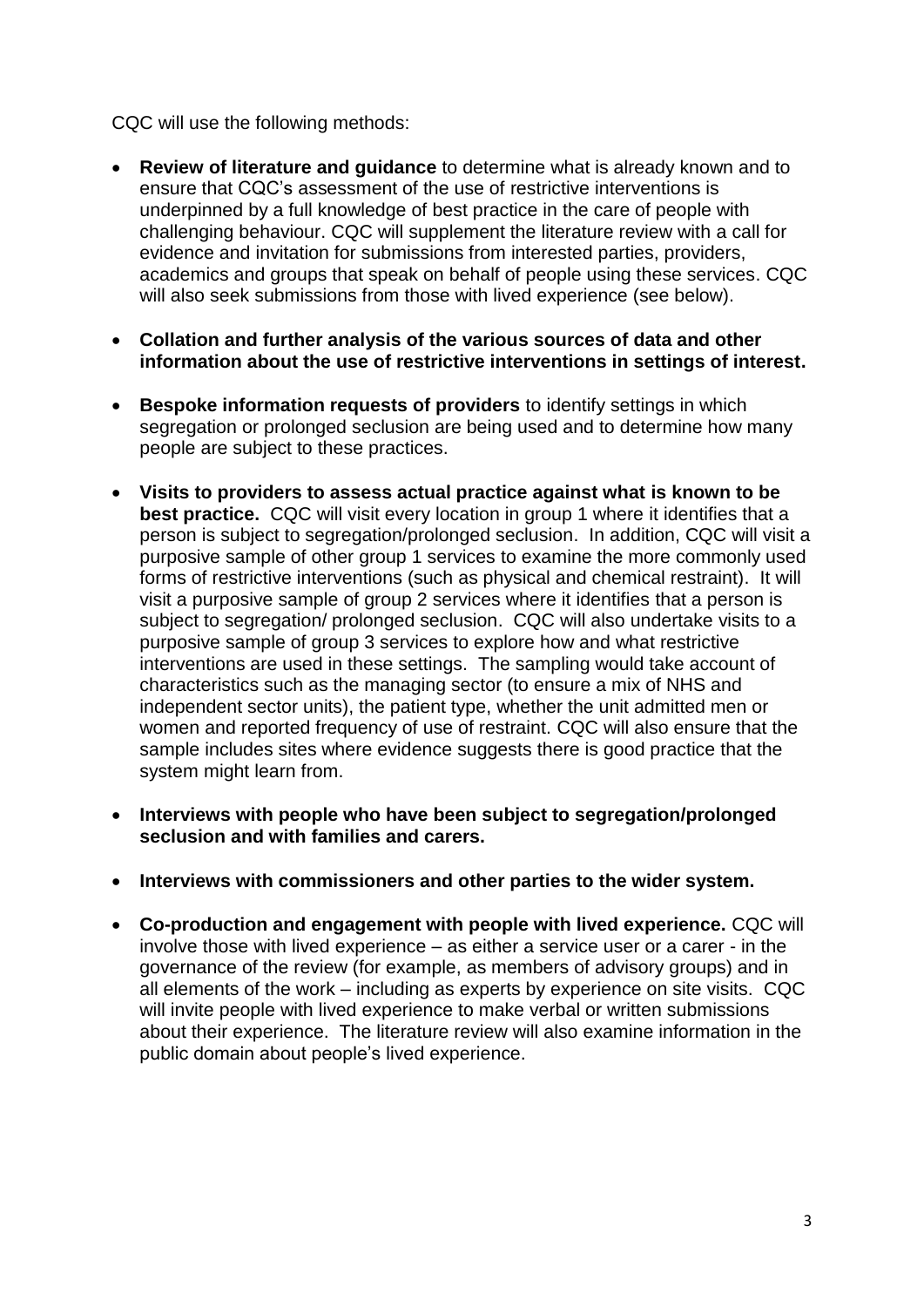# **Questions/key lines of enquiry**

The element of the review that considers segregation and prolonged seclusion will assess these practices from the viewpoint of the person affected and will consider care and the pathway of care from that perspective. It will address the following questions:

- How many people with mental health problems, learning disabilities and/or autism are subject to segregation or prolonged seclusion in the settings that are the focus of this review?
- What is the pathway that the person has followed to end up in segregation/ prolonged seclusion?
- What is the quality of care and treatment provided to the person?
- Are all appropriate safeguards in place to protect the person's rights and to protect the person from abuse?
- What has been the impact of segregation/prolonged seclusion on people who are subject to it and on their families?
- What impact has there been on other patients/residents and staff?
- What role has 'the wider system', including commissioning and the actions of other providers, played in the person ending up in segregation/ prolonged seclusion or in prolonging the time that they are in this situation?

The element of the review that considers the use of all forms of restraint will involve an in-depth assessment of the physical, therapeutic and social environment in which such practices occur. The site visits will be guided by assessment tools informed by the literature and guidance on best practice in managing aggression, violence and behaviours that challenge. The factors that contribute to the environment include:

- The quality of the physical environment of the wards/settings.
- The number, professional background, knowledge, training and competence of staff.
- The extent to which services apply best practice interventions to anticipate and de-escalate challenging behaviour (for example through the application of the principles that underpin positive behaviour support).
- The social and therapeutic milieu and the extent to which it promotes engagement, empowerment, recovery and 'normalisation'.
- The quality of leadership and the extent to which this fosters a culture of 'no force first'.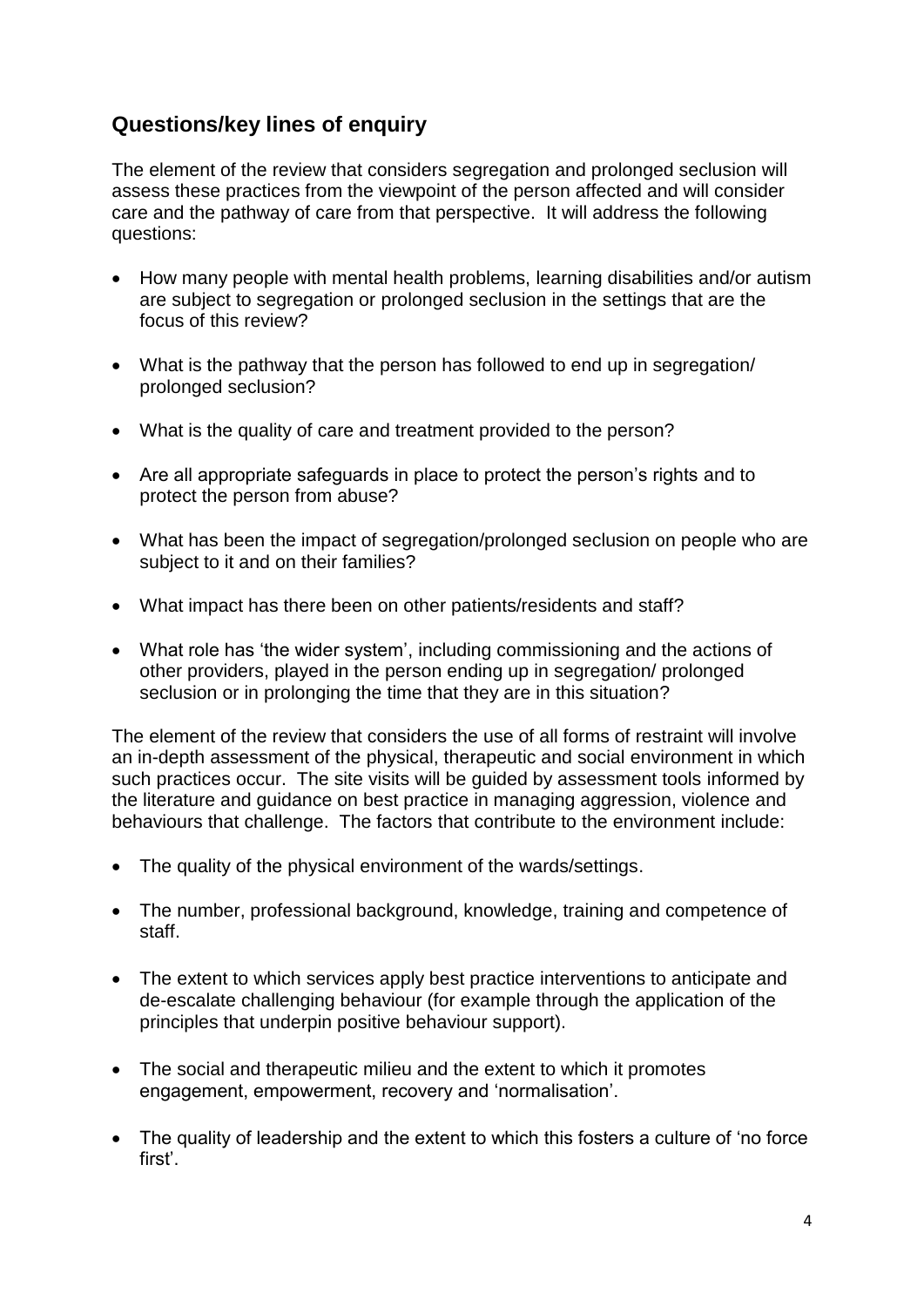## **Timing, reporting and links with related work**

CQC will produce an interim report of its findings in May 2019 and will publish the full findings of the review – with recommendations – by March 2020.

The CQC review team will work closely with those leading other related work and with key national stakeholders to ensure that any learning emerging from the thematic is fed into and informs their work 'real-time'. These interested parties include:

- 1. Those leading NHS England and NHS Improvement's programme of work to reduce the use of restrictive interventions. This includes the quality improvement work involving NHS trusts managed through the mental health safety improvement programme.
- 2. Those at NHS England who are undertaking the serious incident investigation of the care of a young woman who has been held in long term segregation.
- 3. Those implementing the recommendations from the review of the Mental Health Act – including consideration of any new mental health legislation.
- 4. Those leading the work to oversee the implementation of the long-term plan for mental health and for learning disabilities.
- 5. Ofsted with respect to practices affecting children and adolescents in other settings where restrictions of this type might apply.
- 6. Officials at the Department for Education and the Ministry of Housing, Communities and Local Government.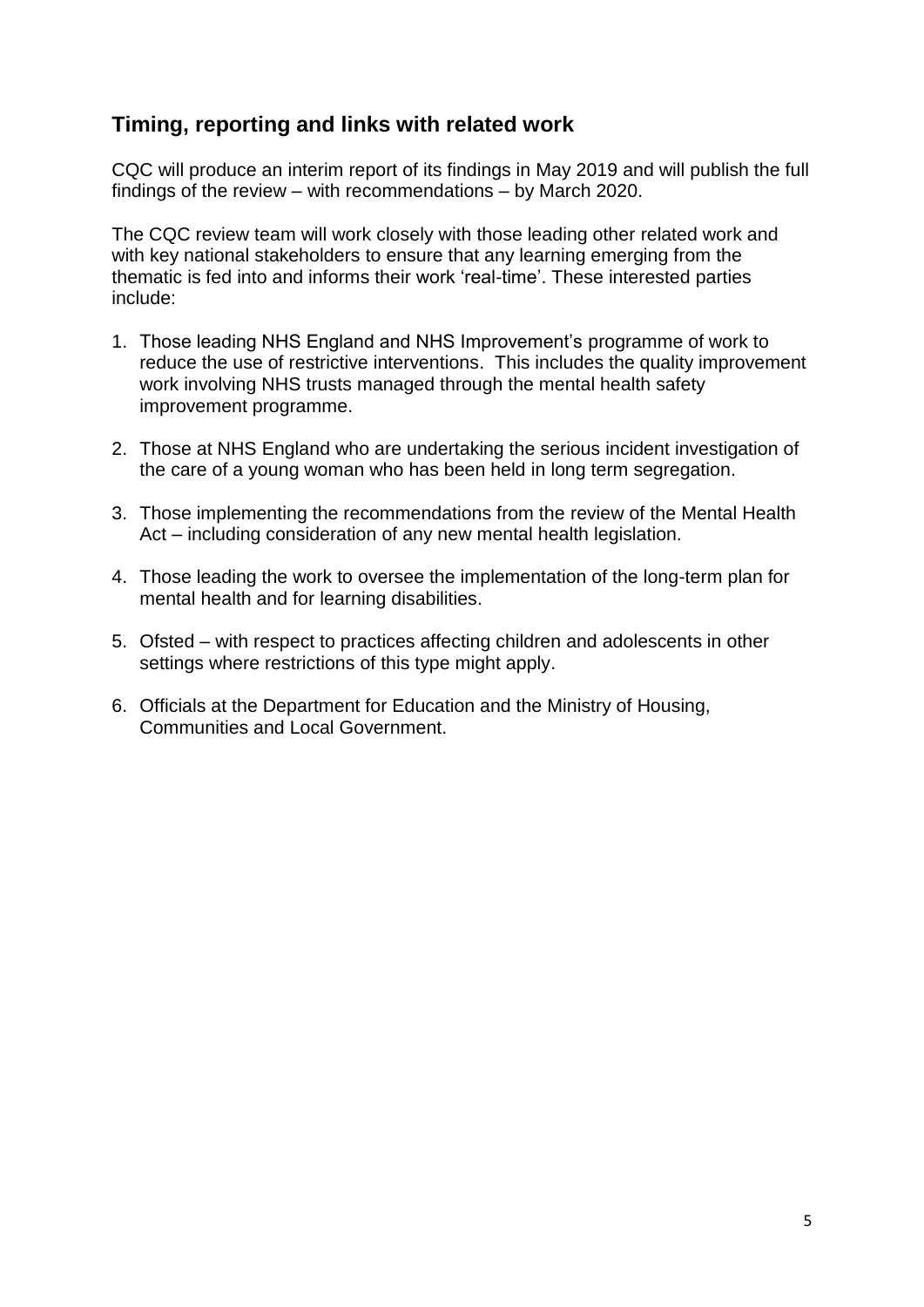## **Appendix 1: Types of restrictive intervention and the principles that should underpin their use<sup>1</sup>**

#### **Restraint**

The Mental Capacity Act 2005 (MCA) defines restraint as when someone "uses, or threatens to use force to secure the doing of an act which the person resists, OR restricts a person's liberty whether or not they are resisting".

**Physical restraint:** any direct physical contact where the intention of the person intervening is to prevent, restrict, or subdue movement of the body, or part of the body of another person.

*Prone restraint*: (a type of physical restraint) holding a person chest down, whether the patient placed themselves in this position or not, is resistive or not and whether the person is face down or has their face to the side. It includes being placed on a mattress face down while in holds; administration of depot medication while in holds prone, and being placed prone onto any surface.

*Chemical restraint*: the use of medication which is prescribed and administered for the purpose of controlling or subduing disturbed/violent behaviour, where it is not prescribed for the treatment of a formally identified physical or mental illness.

*Mechanical restraint***:** the use of a device (e.g. belt or cuff) to prevent, restrict or subdue movement of a person's body, or part of the body, for the primary purpose of behavioural control.

#### **Seclusion and long term segregation**

Both seclusion and segregation are ways to manage the threat or actual use of violence. Seclusion may be viewed as the management of immediate violence, whereas segregation is the management of a longer term threat of violence. According to the MHA 1983 Code of Practice (2015) the difference between the two practices is that patients in seclusion are alone, whereas patients subject to longterm segregation should continue to have contact with and receive therapeutic interventions from staff.

*Seclusion:* The MHA Code of Practice defines this as 'the supervised confinement and isolation of a patient, away from other patients, in an area from which the patient is prevented from leaving, where it is of immediate necessity for the purpose of the containment of severe behavioural disturbance which is likely to cause harm to others'. The following practices should be recorded as seclusion:

- staff lock a person in a seclusion room,
- staff lock a person in a bedroom,

**.** 

<sup>&</sup>lt;sup>1</sup> Taken from CQC's brief guide on restraint [https://www.cqc.org.uk/sites/default/files/20180322\\_900803\\_briefguide](https://www.cqc.org.uk/sites/default/files/20180322_900803_briefguide-restraint_physical_mechanical_v1.pdf)[restraint\\_physical\\_mechanical\\_v1.pdf](https://www.cqc.org.uk/sites/default/files/20180322_900803_briefguide-restraint_physical_mechanical_v1.pdf)